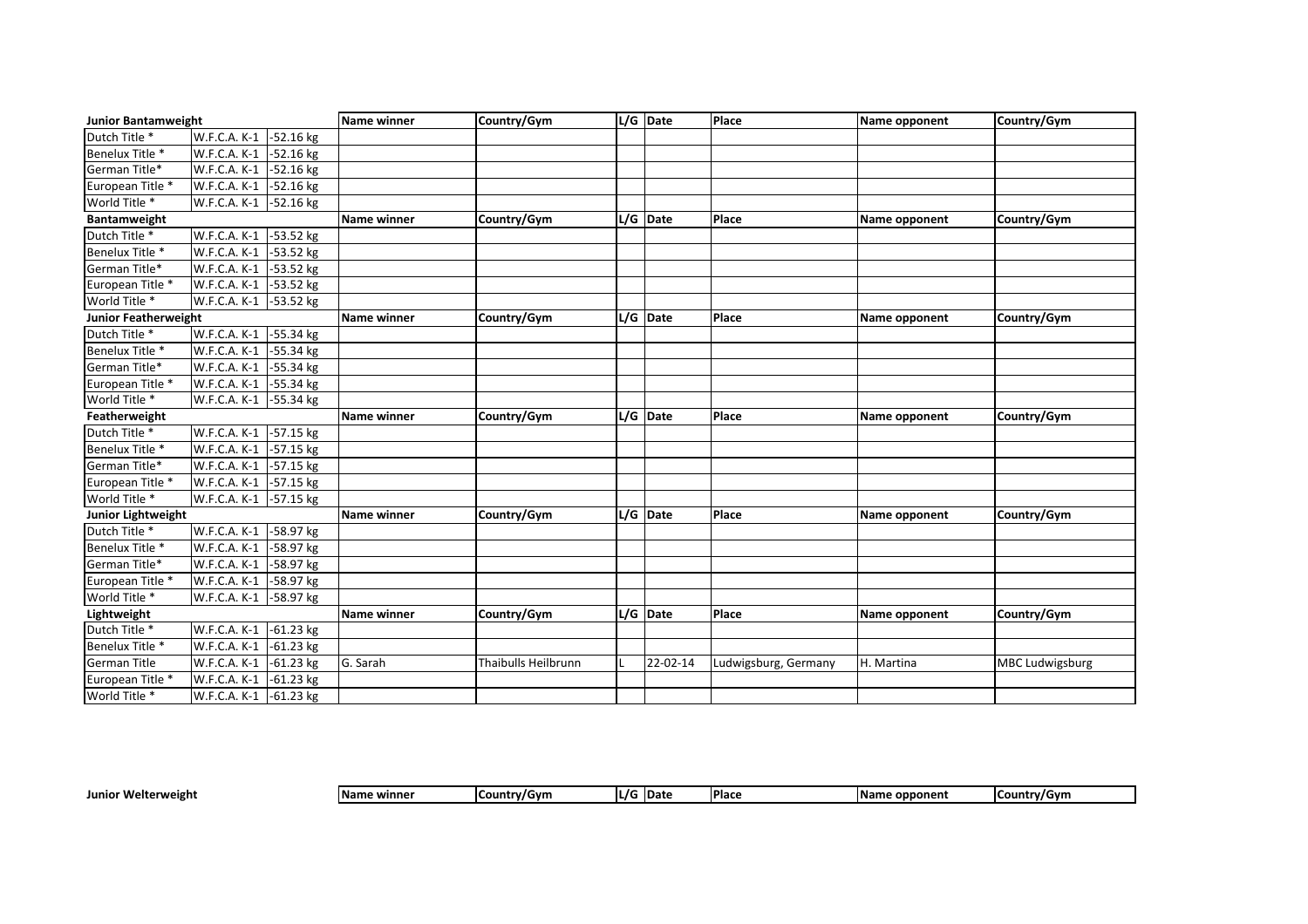| W.F.C.A. K-1 | $-63.50$ kg                                                                                         |                   |                       |                         |          |                                                                                          |                  |                         |
|--------------|-----------------------------------------------------------------------------------------------------|-------------------|-----------------------|-------------------------|----------|------------------------------------------------------------------------------------------|------------------|-------------------------|
| W.F.C.A. K-1 | $-63.50$ kg                                                                                         |                   |                       |                         |          |                                                                                          |                  |                         |
| W.F.C.A. K-1 | $-63.50$ kg                                                                                         |                   |                       |                         |          |                                                                                          |                  |                         |
| W.F.C.A. K-1 | $-63.50$ kg                                                                                         |                   |                       |                         |          |                                                                                          |                  |                         |
| W.F.C.A. K-1 | $-63.50$ kg                                                                                         | P. Felipe         | Spain                 | G                       | 10-11-12 | Bizkaia, Spain                                                                           | R. Almeida       | Portugal                |
|              |                                                                                                     | Name winner       | Country/Gym           |                         |          | Place                                                                                    | Name opponent    | Country/Gym             |
| W.F.C.A. K-1 | $-66.68$ kg                                                                                         | . Bulaid          | Netherlands           | G                       | 25-01-14 | Eindhoven Netherlands                                                                    | J.Dings          | Netherlands             |
| W.F.C.A. K-1 | $-66.68$ kg                                                                                         |                   |                       |                         |          |                                                                                          |                  |                         |
| W.F.C.A. K-1 | $-66.68$ kg                                                                                         |                   |                       |                         |          |                                                                                          |                  |                         |
| W.F.C.A. K-1 | $-66.68$ kg                                                                                         | M. Lohner         | Denemarken            | G                       | 13-06-15 | Norderstedt, Germany                                                                     | M. Lohner        | Germany                 |
| W.F.C.A. K-1 | $-66.68$ kg                                                                                         |                   |                       |                         |          |                                                                                          |                  |                         |
|              |                                                                                                     | Name winner       | Country/Gym           |                         |          | Place                                                                                    | Name opponent    | Country/Gym             |
| W.F.C.A. K-1 | -69.85 kg                                                                                           | M. Sansaar        | Netherlands           | G                       | 05-03-17 | Arnhem, Netherlands                                                                      | N.Lopez          | Netherlands             |
| W.F.C.A. K-1 | $-69.85$ kg                                                                                         |                   |                       |                         |          |                                                                                          |                  |                         |
| W.F.C.A. K-1 | -69.85 kg                                                                                           | N. Alexander      | Team Krause Pforzheim | lG.                     | 22-02-14 | Ludwigsburg, Germany                                                                     | W. Andrej        | Alpha MT Gmunden        |
| W.F.C.A. K-1 | -69.85 kg                                                                                           | T. Thomas         | England               | lG                      | 14-09-13 | Hamburg, Germany                                                                         | M. Tratnik       | Germany                 |
| W.F.C.A. K-1 | -69.85 kg                                                                                           | Nordin Ben Moh    | Belgium               | lG                      | 23-11-14 | Turnhout, Belgium                                                                        | Maycon Oller     | Brazilië                |
|              |                                                                                                     | Name winner       | Country/Gym           |                         |          | Place                                                                                    | Name opponent    | Country/Gym             |
| W.F.C.A. K-1 | -72.57 kg                                                                                           | M. Toutouh        | Bora Gym              | G                       | 31-10-15 | Westervoort, Netherlands                                                                 | M. Verhaar       | <b>Team Verhaar</b>     |
| W.F.C.A. K-1 | -72.57 kg                                                                                           |                   |                       |                         |          |                                                                                          |                  |                         |
| W.F.C.A. K-1 | -72.57 kg                                                                                           |                   |                       |                         |          |                                                                                          |                  |                         |
| W.F.C.A. K-1 | -72.57 kg                                                                                           | Philip Hafeli     | Zwitserland           | G                       | 13-10-18 | Plauen/Germany                                                                           | D. Jung          | <b>Boxclub Chemnitz</b> |
| W.F.C.A. K-1 | -72.57 kg                                                                                           | . Risco           | Spain                 | G                       | 13-07-13 | Tenerife                                                                                 | A. Silva         | Portugal                |
|              |                                                                                                     | Name winner       | Country/Gym           |                         |          | Place                                                                                    | Name opponent    | Country/Gym             |
| W.F.C.A. K-1 | -76.20 kg                                                                                           | D. Sichtman       | Bonjansky Academy     | G                       | 23-10-11 | Rijswijk, Netherlands                                                                    | E.Koning         | Ropy's Gym              |
| W.F.C.A. K-1 | -76.20 kg                                                                                           |                   |                       |                         |          |                                                                                          |                  |                         |
| W.F.C.A. K-1 | -76.20 kg                                                                                           | S. Milan          | <b>KB Hohentengen</b> | G                       | 22-02-14 | Ludwigsburg, Germany                                                                     | L. Marko         | <b>MBC Ludwigsburg</b>  |
| W.F.C.A. K-1 | -76.20 kg                                                                                           | J. Kallenbach     | Germany               | G                       | 20-05-17 | Halle, Germany                                                                           | M. Casserly      | Ireland                 |
| W.F.C.A. K-1 | -76.20 kg                                                                                           | Johane Beausejour | France                | $\overline{\mathsf{G}}$ | 07-05-16 | Plauen/Germany                                                                           | J. Kallebach     | Germany                 |
|              |                                                                                                     | Name winner       | Country/Gym           |                         |          | Place                                                                                    | Name opponent    | Country/Gym             |
| W.F.C.A. K-1 | -79.38 kg                                                                                           | M. Simson         | Vos Gym               | G                       | 16-03-14 | Leek, Netherlands                                                                        | M. Schouten      | M Sports                |
| W.F.C.A. K-1 | -79.38 kg                                                                                           |                   |                       |                         |          |                                                                                          |                  |                         |
| W.F.C.A. K-1 | -79.38 kg                                                                                           | D. Witteman       | Germany               | G                       | 29-09-12 | Ulm, Germany                                                                             | A. Sakotic       | Germany                 |
|              |                                                                                                     | M. Hanke          |                       |                         |          | Ludwigsburg, Germany                                                                     | J. Kronschnabbel | Germany                 |
|              |                                                                                                     |                   |                       |                         |          |                                                                                          |                  |                         |
|              | <b>Junior Middleweight</b><br><b>Super Middleweight</b><br><b>Light Heavyweight</b><br>W.F.C.A. K-1 |                   |                       |                         | Germany  | L/G Date<br>L/G Date<br>L/G Date<br>$L/G$ Date<br>L/G Date<br>G<br>23-02-13<br>-79.38 kg |                  |                         |

| . .<br><b>Supe</b><br><b>Heavyweight</b><br>Light |                                 |          | Name winner | Country/Gym         | IL/G | <b>Date</b> | <b>Place</b>              | : opponent<br>.vame | <b>Country/Gym</b> |
|---------------------------------------------------|---------------------------------|----------|-------------|---------------------|------|-------------|---------------------------|---------------------|--------------------|
| $- \cdot \cdot$<br>Title*<br><b>ISenior</b>       | IW.<br>$\overline{\phantom{a}}$ | 82.55 kg | Walraven    | <b>INetherlands</b> |      |             | . Netherlands<br>Zutphen. | tJ.Hr<br>'enneken   | Netherlands        |